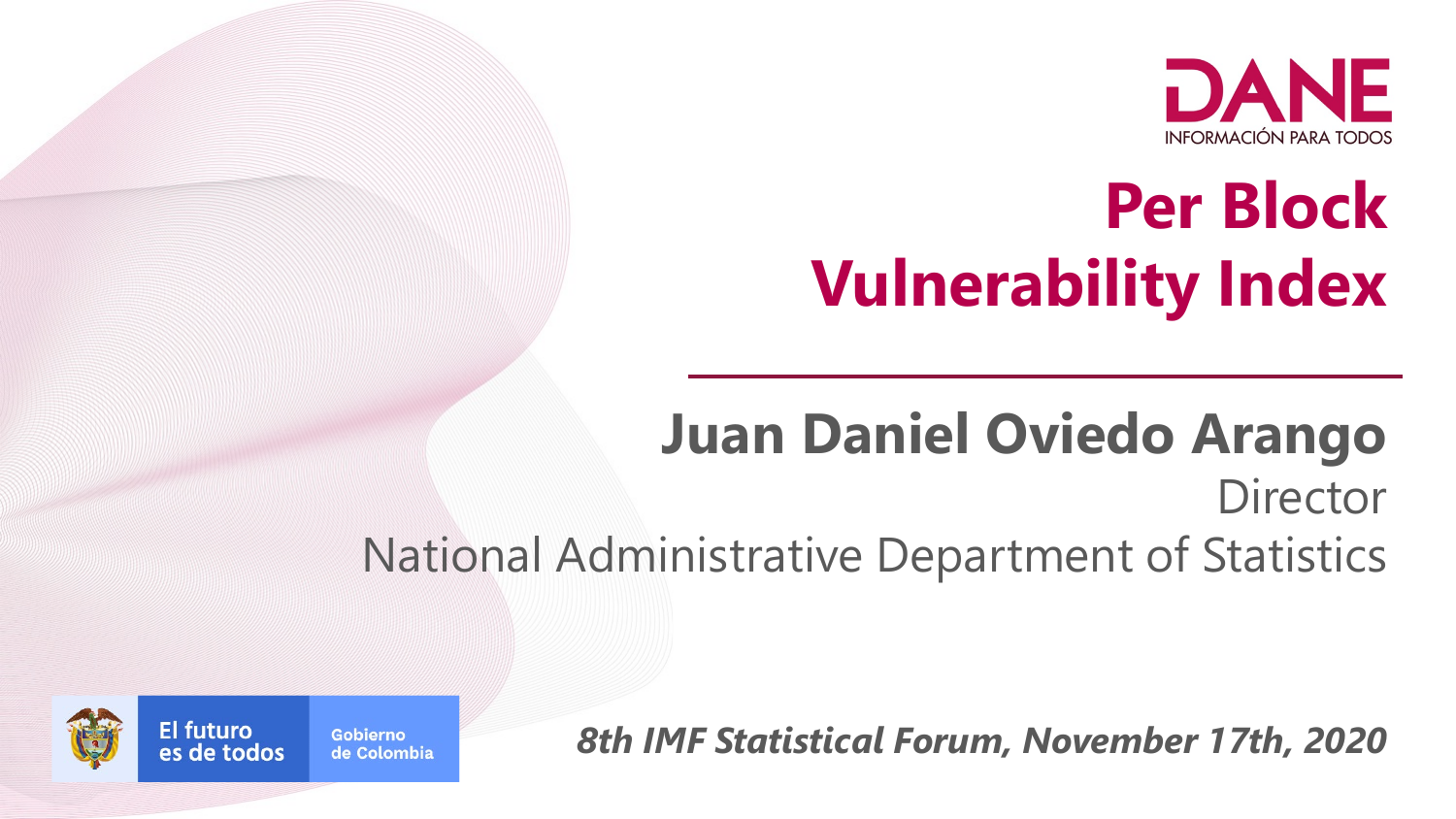### **General context**



**Inter-institutional group**

- Provide statistical information and build tools.
- Facilitate decision-making for the line ministries to create effective policies in the COVID-19 emergency.



- Age and comorbidity conditions that represent greater frailty in patients who acquire COVID-19.
- Population: Age over 60 years; comorbidities; cohabitation conditions

|--|

- Construction of the index from the identification and selection of 13 variables.
- Sources: 2018 National Population and Housing Census, and administrative records.
- Groups generated by k-means method.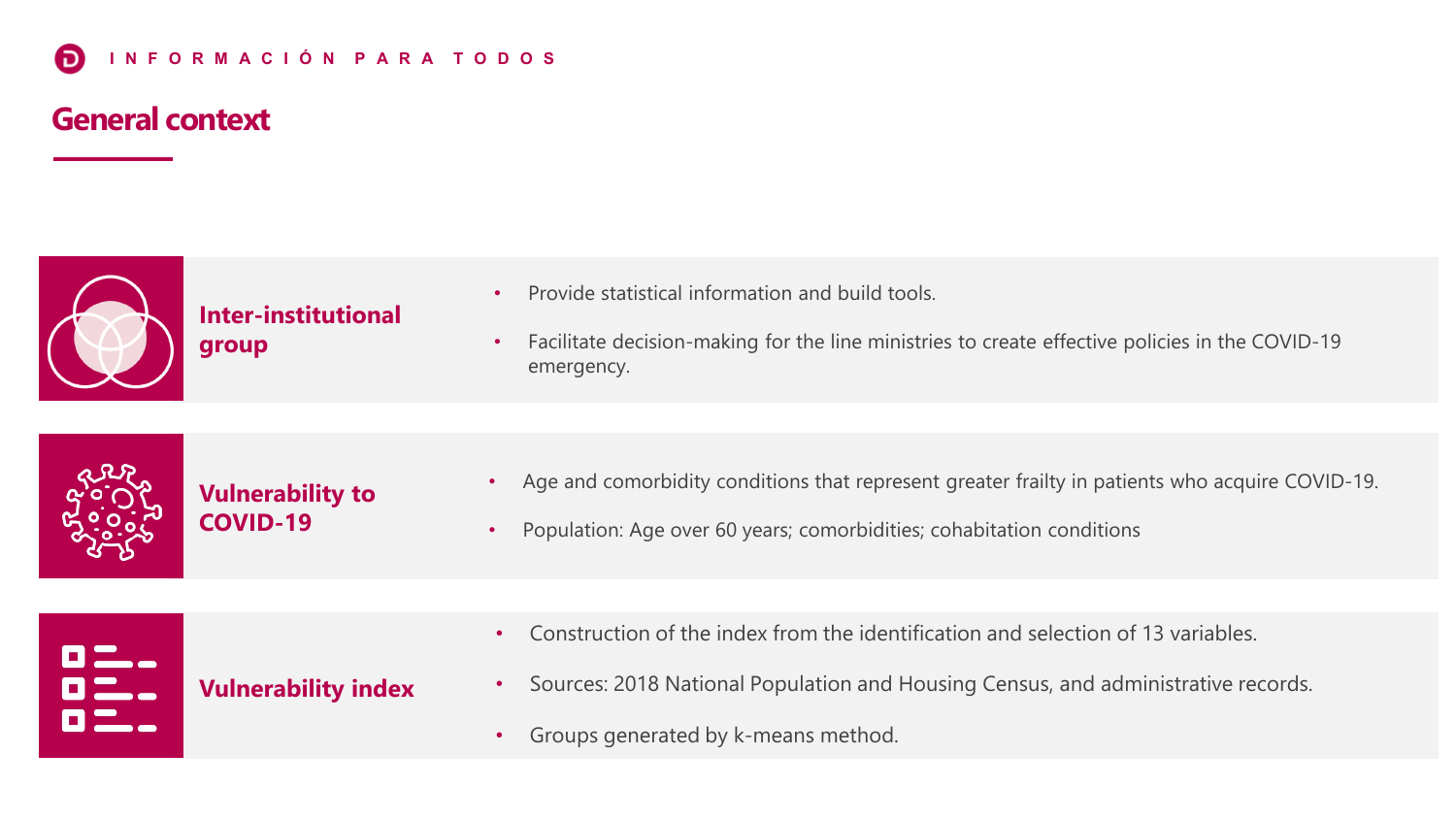### **Who are the most vulnerable to Covid-19?**

Population that, due to its demographic characteristics and health conditions, may have more complications in case of getting COVID-19.

### **General definitions**

### **Population over 60 years old**

### **Population with comorbidities**



### **Population in the following cohabitation conditions:**

- $\odot$ Overcrowded population
- $\odot$ Older adults in single-person households
- Older adults cohabiting with youth (20-29)  $\odot$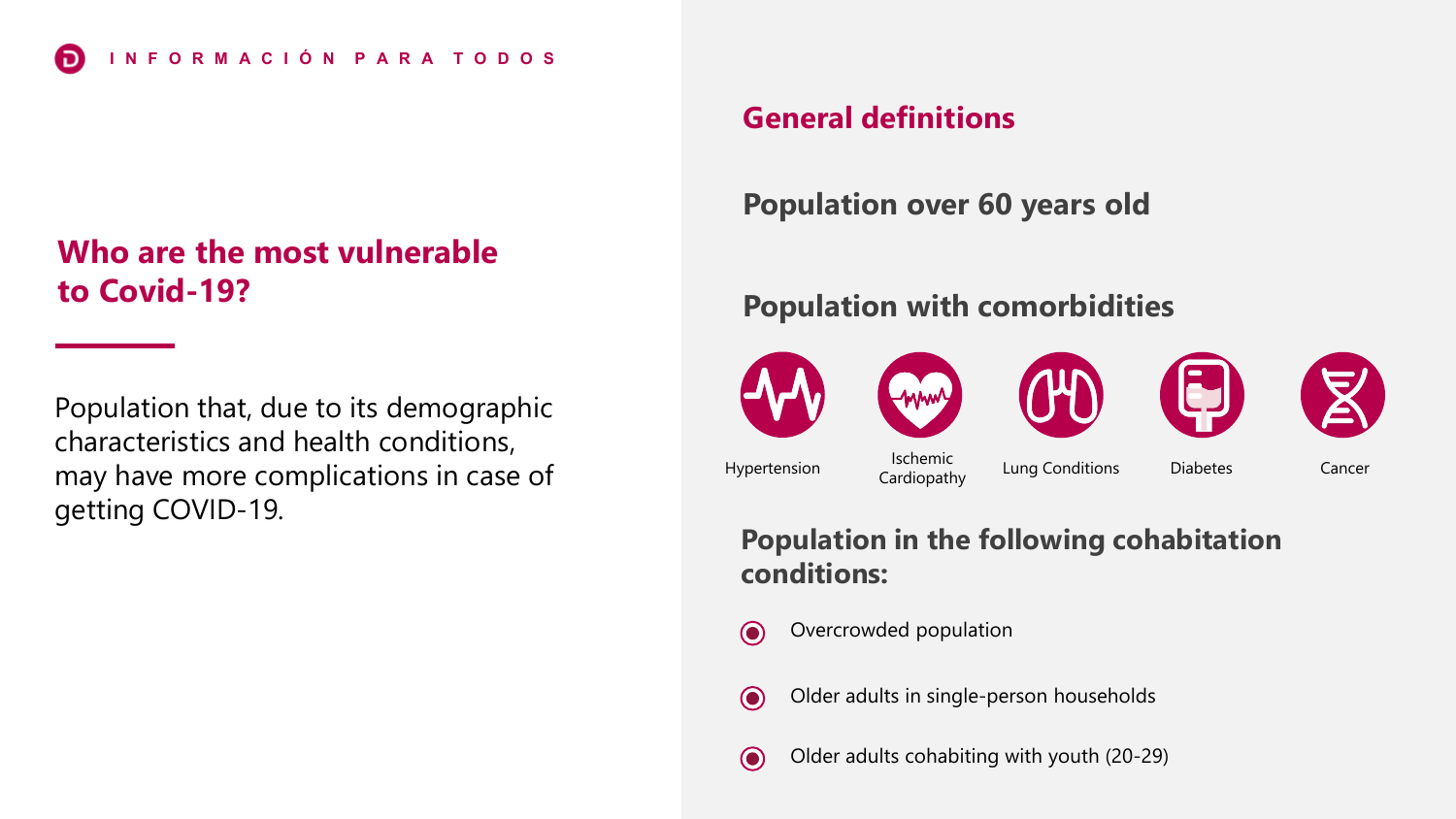### **I N F O R M A C I Ó N P A R A T O D O S** 6

### **Inputs**



- **Population over 60 years old**  $\odot$
- **Overcrowded population**  $\odot$
- **Older adults in single-person households**  $\odot$
- **Older adults cohabiting with youth (20-29)**  $\odot$

### **Population with comorbidities**

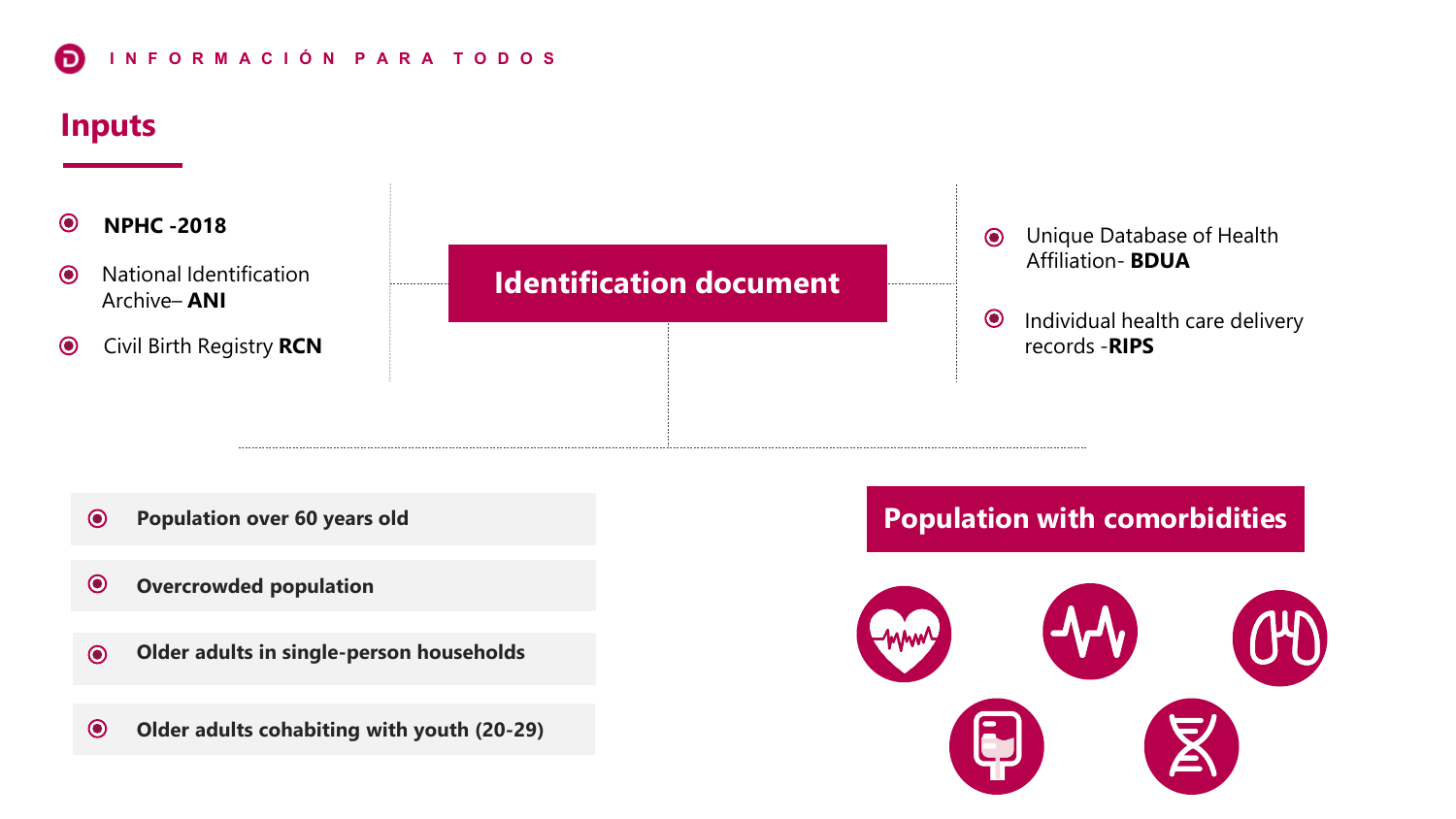### **Variables included in the analysis**



A review of the behavior of the virus in other countries\* and in Colombia at the time the index was constructed made it possible to identify and select the 13 variables that were included in the analysis.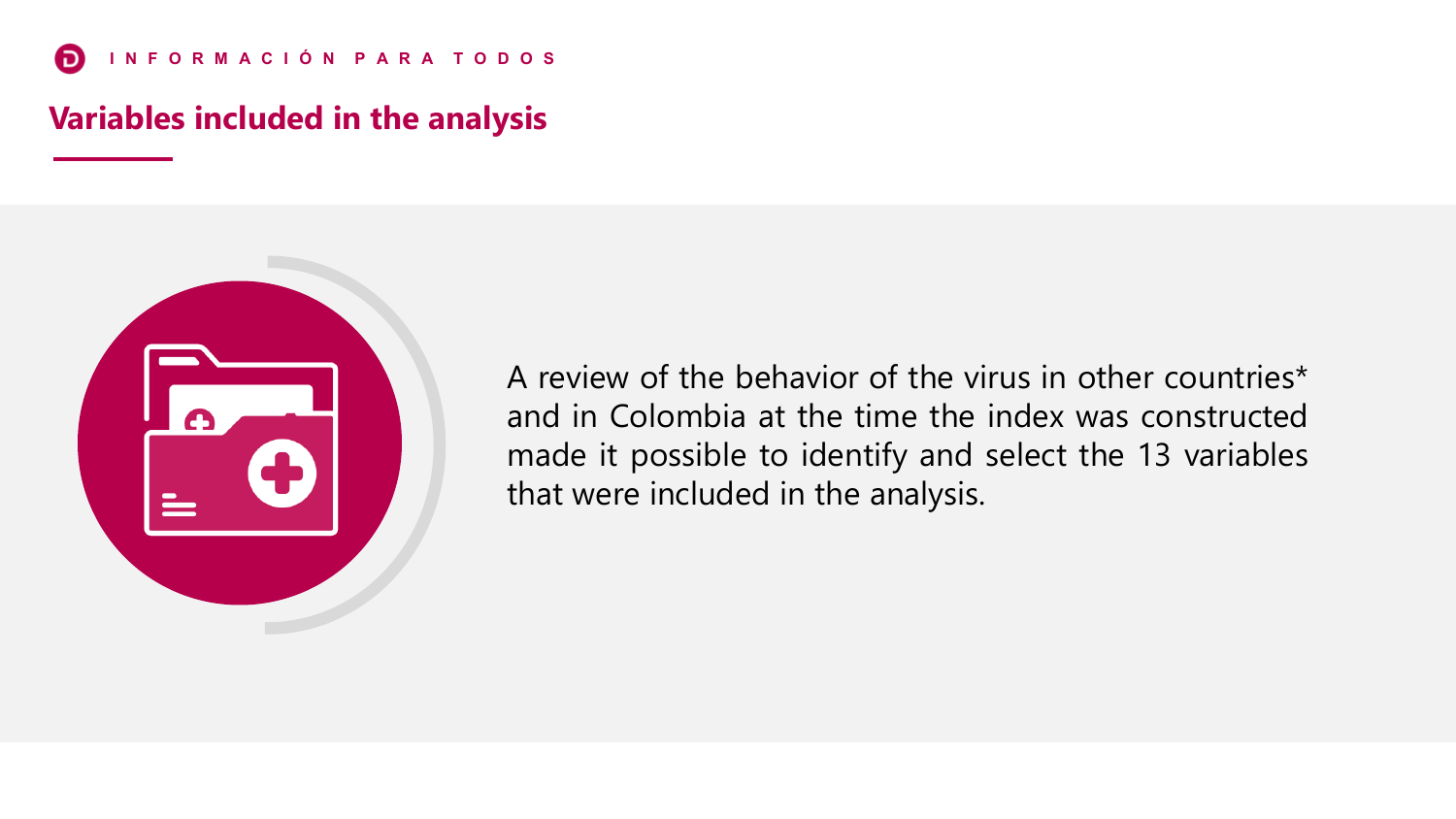**Comorbidities:** diseases that, due to their effect on the immune system of individuals, generate complications after infection with the virus. Five associated diseases were identified, with each one of them a variable defined as the proportion of people in the block with the comorbidity is constructed. These are**:**

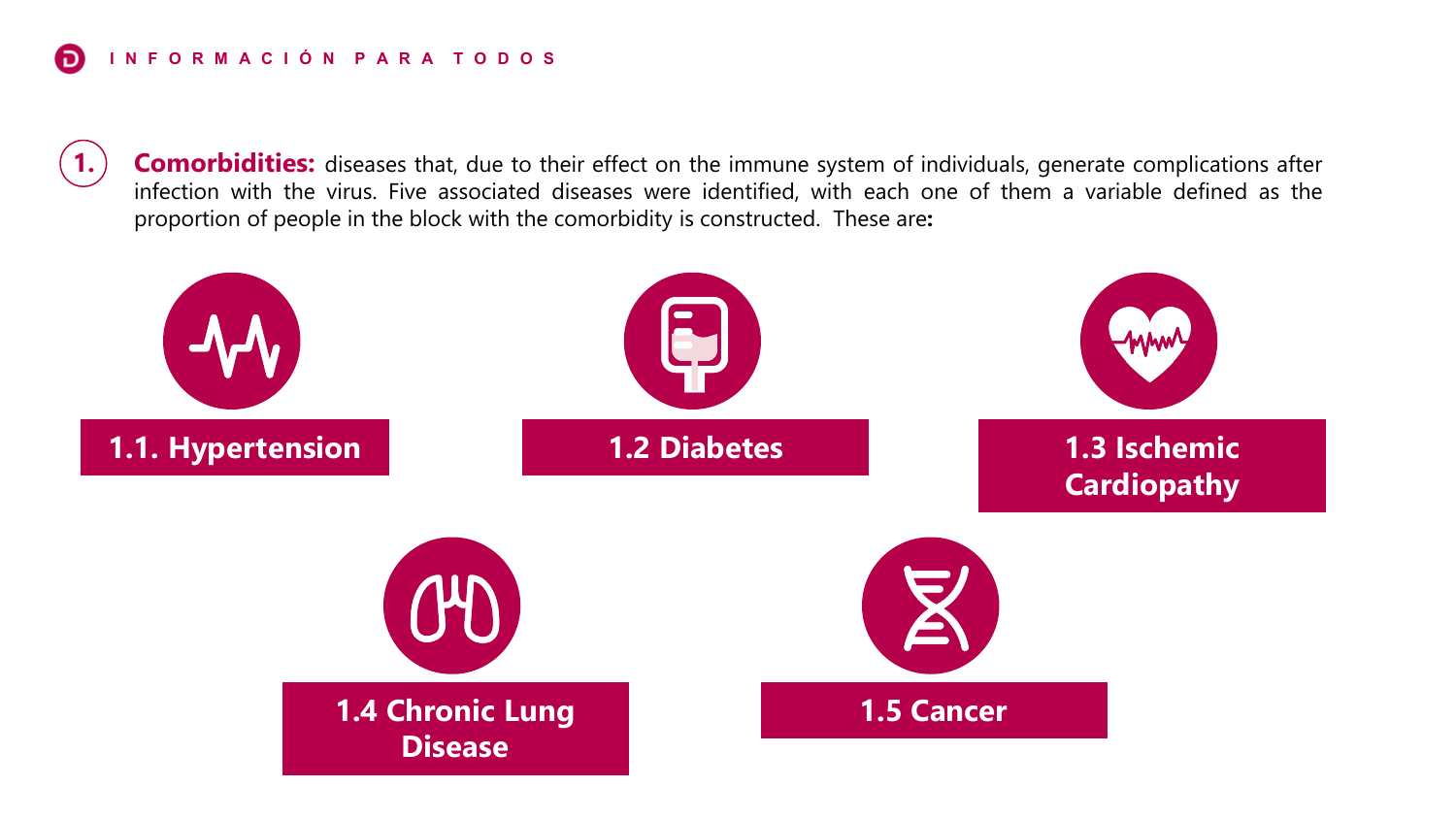

**2.)** Adult **population:** proportion of individuals of 60 years and older in the block level.

## **3. Overcrowding:**

Proportion of households with more than 3 people per room. 3.2 Proportion of households with more than 3 people per sleeping room.

**Population density:** ratio between the number of people counted and the area in square meters.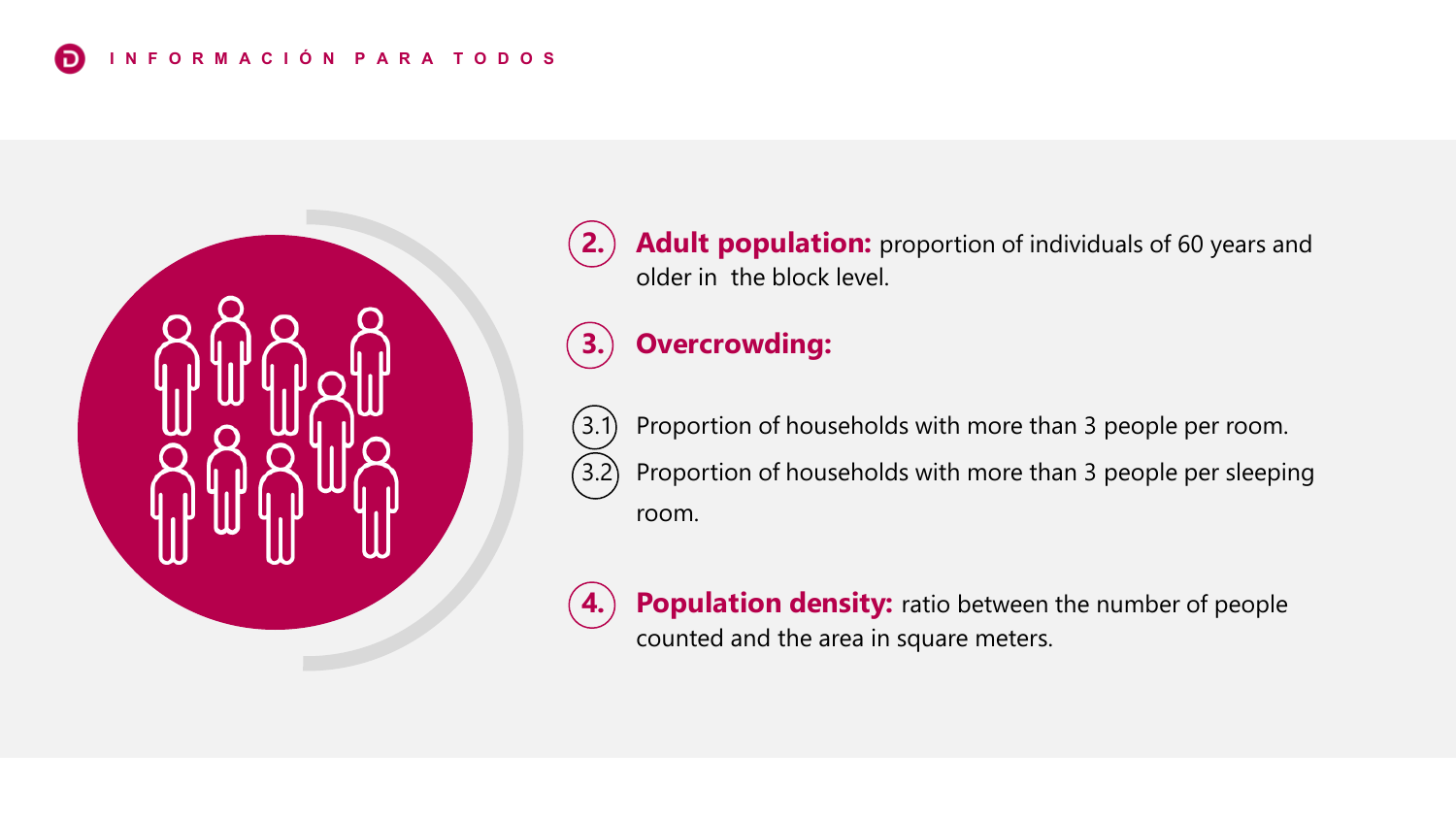**Intergenerational risk:** proportion of households in which highly contagious population groups live with people aged 60 or older**.**

**5.1** High risk: adults 60 years of age or older, living together with population between 20 and 29 years of age, identified as the group with the highest rate of infection.

**5.2 Medium risk:** adults 60 years of age or older, living in the second most contagious group, between 30 and 59 years of age.

### **6. Persons 60 years of age and older in single-person households**

Number of households on the block with a single person 60 years of age or older.

### **7. Persons 60 years of age and older in nonfamily households:**

Number of households on the block in which a person 60 years of age or older lives, in which there is no family nucleus, and the members of the household are not related.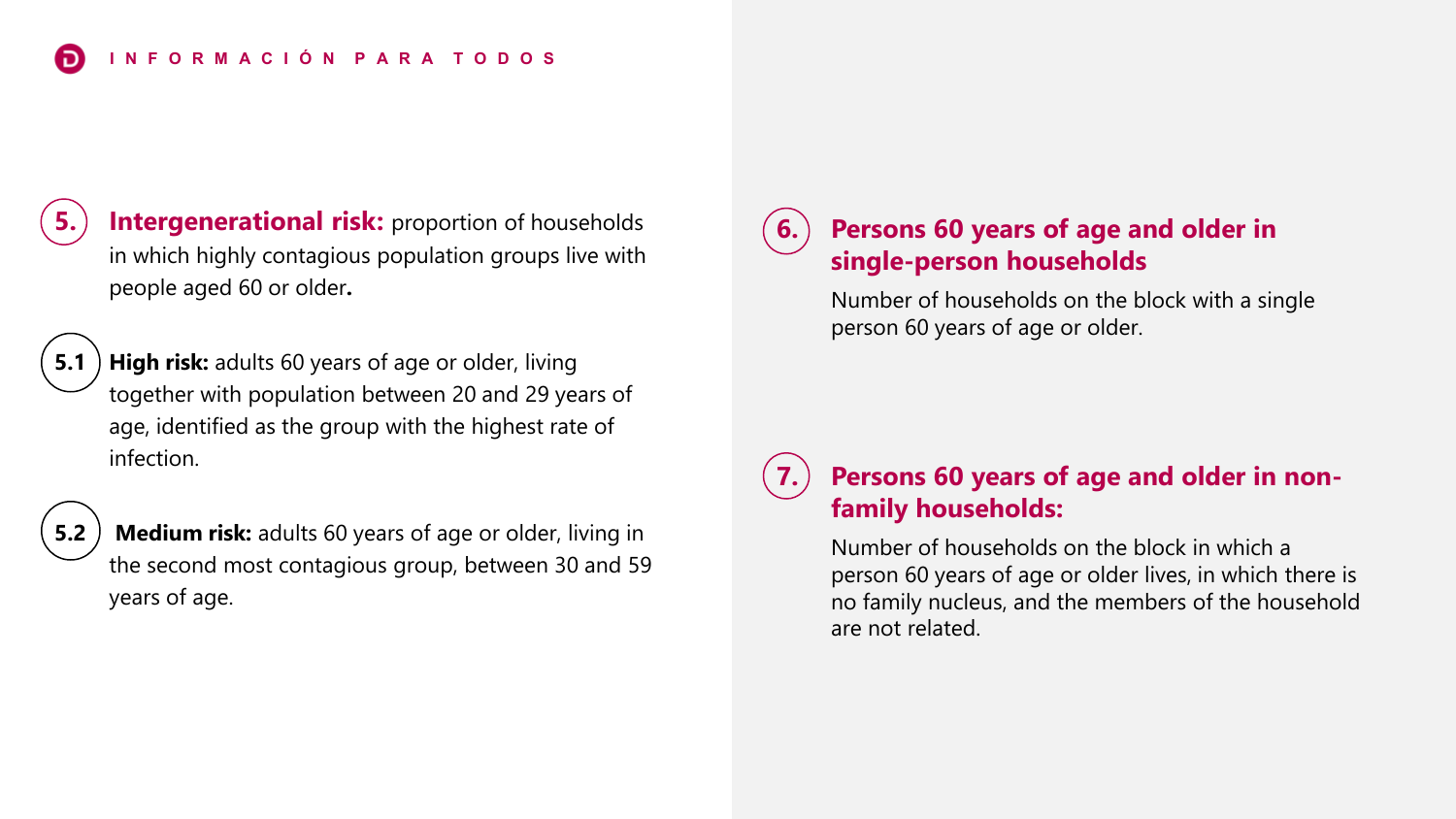## **Conformation of groups**

The exercise consisted in grouping the blocks of the municipal seats, according to the chosen variables at the block level. To achieve it, we consolidated a data base that has 407,277 rows, which represent all the blocks in municipal seats of the country.

| <b>Population</b><br><b>Density</b> | <b>Adults 60</b><br>years and<br>older | <b>Overcrowding</b><br>in rooms | Overcrowding intergenera<br>in bedrooms | <b>High</b><br>-tional risk | <b>Medium</b><br>intergenera-<br>tional risk | <b>Hypertension</b> | <b>Diabetes</b> | <b>Ischemic</b><br><b>Cardiopathy</b> | <b>EPOC</b>                  | <b>Cancer</b> | Over 60 years<br>old in single-<br>person<br>households | Persons 60<br>years of age<br>and older in<br>non-family<br>households |
|-------------------------------------|----------------------------------------|---------------------------------|-----------------------------------------|-----------------------------|----------------------------------------------|---------------------|-----------------|---------------------------------------|------------------------------|---------------|---------------------------------------------------------|------------------------------------------------------------------------|
| 0.023                               | 0.219                                  |                                 | $\overline{\phantom{0}}$                | 0.025                       | 0.034                                        | 0.189               | 0.064           | 0.023                                 | 0.030                        | 0.046         | 15                                                      | 3                                                                      |
| 0.009                               | 0.073                                  | 0.111                           | 0.111                                   |                             | $\overline{\phantom{a}}$                     | 0.049               |                 |                                       | $\qquad \qquad \blacksquare$ | 0.024         | $\overline{\phantom{m}}$                                | $\sim$                                                                 |
| 0.030                               | 0.167                                  |                                 |                                         | 0.167                       | $\overline{\phantom{a}}$                     | 0.222               | 0.111           |                                       |                              |               |                                                         |                                                                        |
| 0.065                               | 0.067                                  |                                 |                                         | $\qquad \qquad -$           | 0.025                                        | 0.126               | 0.034           | $\overline{\phantom{a}}$              | 0.017                        | 0.050         | $\overline{\phantom{a}}$                                | $\overline{\phantom{a}}$                                               |
| 0.053                               | 0.186                                  |                                 | $\overline{\phantom{a}}$                | 0.071                       | 0.071                                        | 0.116               | 0.047           | 0.023                                 | 0.070                        | 0.023         | $\overline{\phantom{a}}$                                |                                                                        |
| 0.035                               | 0.355                                  | $\overline{\phantom{a}}$        | $\overline{\phantom{a}}$                | 0.087                       | 0.130                                        | 0.197               | 0.079           | 0.039                                 | 0.039                        | 0.079         | $\overline{2}$                                          |                                                                        |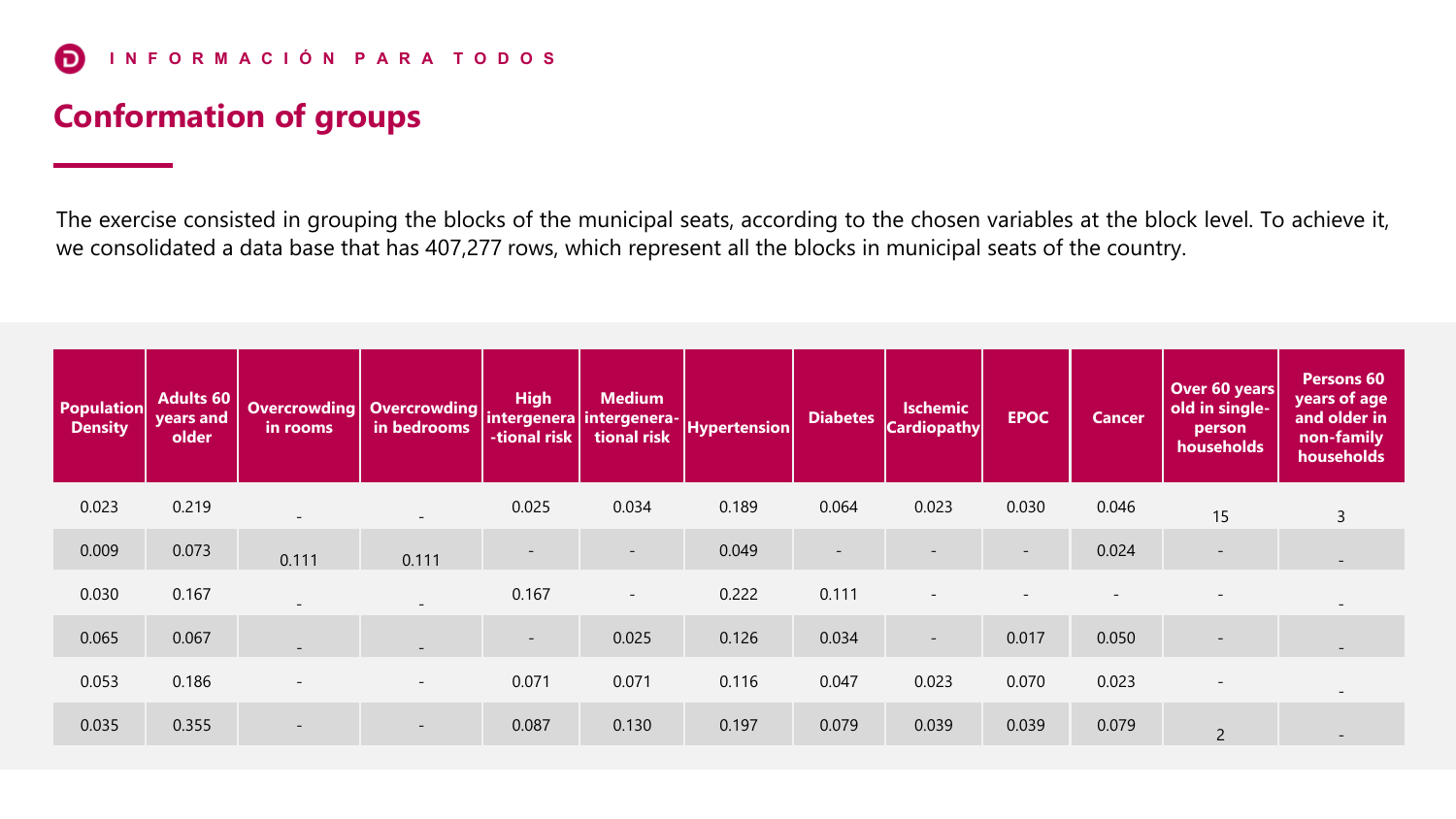### **Classification method**

### **Objective**  $\bigcirc$

To differentiate the characteristics present in the data in the form of groups, through a measure of homogeneity in the observations.

### **How is it achieved?**  $\odot$

Applying a training algorithm in search of a partition of the set of n observations in K subsets.

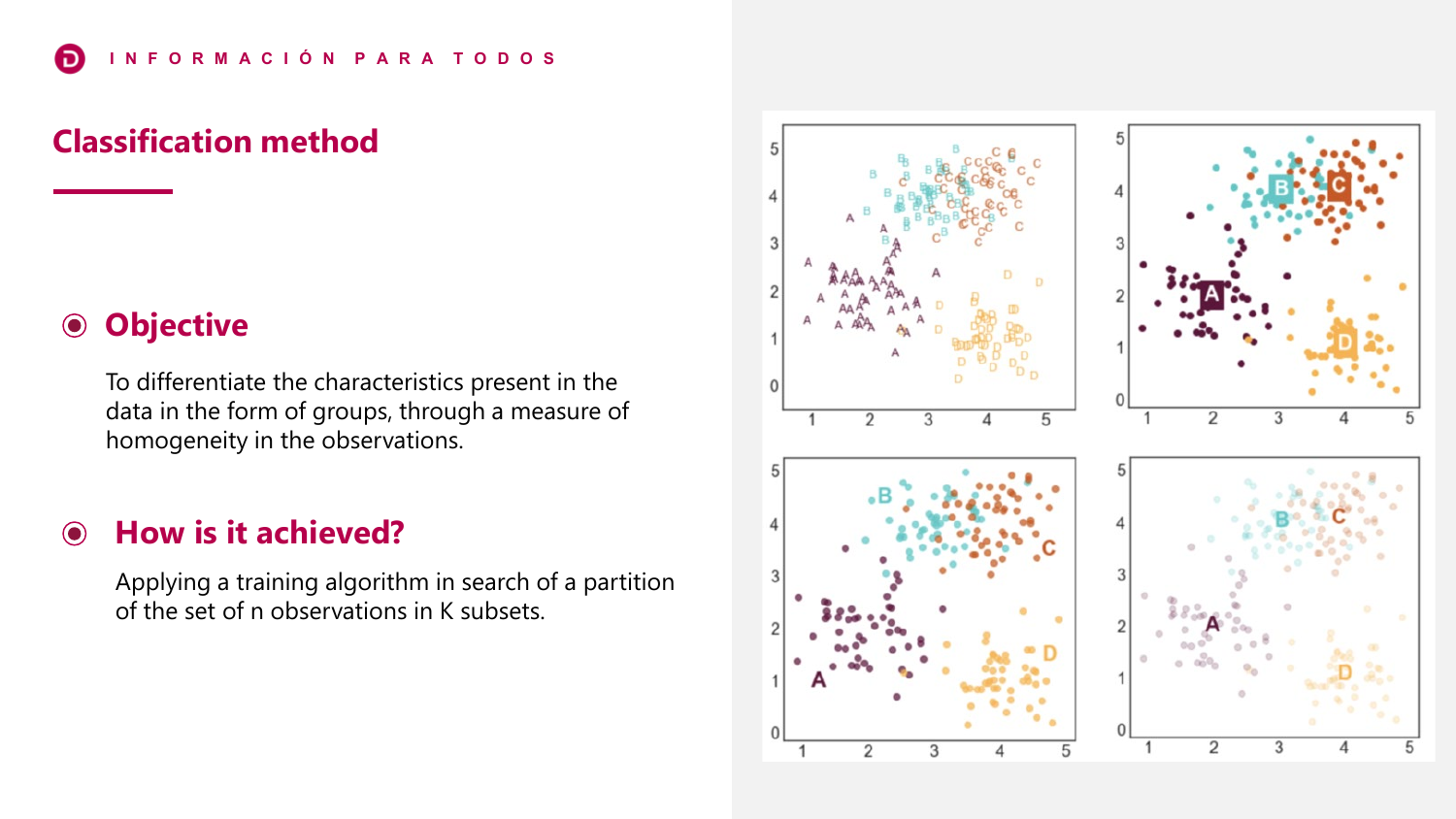**I N F O R M A C I Ó N P A R A T O D O S Centroides**

### **Ordinality criteria**

6

First, the maximum value of each of the variables in each centroid is obtained, a label is assigned, and the number of maxima in each of the groups is counted.

It is then established that the group with the greatest vulnerability is the group with the highest number of maximums; in the event of a tie, it is resolved at random.

|                                                | <b>Centroides</b>  |                |                |                |                |  |  |  |  |
|------------------------------------------------|--------------------|----------------|----------------|----------------|----------------|--|--|--|--|
|                                                | Grupo <sub>0</sub> | <b>Grupo 1</b> | <b>Grupo 2</b> | <b>Grupo 3</b> | Grupo 4        |  |  |  |  |
| <b>Densidad poblacional</b>                    | 0.049              | 0.074          | 0.038          | 0.063          | 0.051          |  |  |  |  |
| <b>Adultos mayores de 60</b>                   | 0.264              | 0.183          | 0.279          | 0.220          | 0.115          |  |  |  |  |
| <b>Hacinamiento en cuartos</b>                 | 0.003              | 0.010          | 0.001          | 0.006          | 0.012          |  |  |  |  |
| <b>Hacinamiento en dormitorios</b>             | 0.007              | 0.026          | 0.003          | 0.017          | 0.030          |  |  |  |  |
| Riesgo intergeneracional alto                  | 0.029              | 0.030          | 0.028          | 0.030          | 0.022          |  |  |  |  |
| Riesgo intergeneracional medio                 | 0.063              | 0.057          | 0.058          | 0.063          | 0.039          |  |  |  |  |
| <b>Hipertensión</b>                            | 0.179              | 0.155          | 0.173          | 0.171          | 0.103          |  |  |  |  |
| <b>Diabetes</b>                                | 0.053              | 0.050          | 0.048          | 0.054          | 0.033          |  |  |  |  |
| Cardiopatía isquémica                          | 0.025              | 0.018          | 0.024          | 0.021          | 0.011          |  |  |  |  |
| <b>EPOC</b>                                    | 0.032              | 0.032          | 0.033          | 0.034          | 0.021          |  |  |  |  |
| <b>Cáncer</b>                                  | 0.053              | 0.039          | 0.053          | 0.045          | 0.025          |  |  |  |  |
| Mayores de 60 años en hogares<br>unipersonales | 21.41              | 3.14           | 55.96          | 8.40           | 0.36           |  |  |  |  |
| Mayores de 60 años en hogares<br>no familiares | 1.08               | 0.21           | 2.49           | 0.43           | 0.06           |  |  |  |  |
| Número de máximos                              | $\overline{3}$     | 1              | $\overline{A}$ | $\overline{3}$ | $\overline{2}$ |  |  |  |  |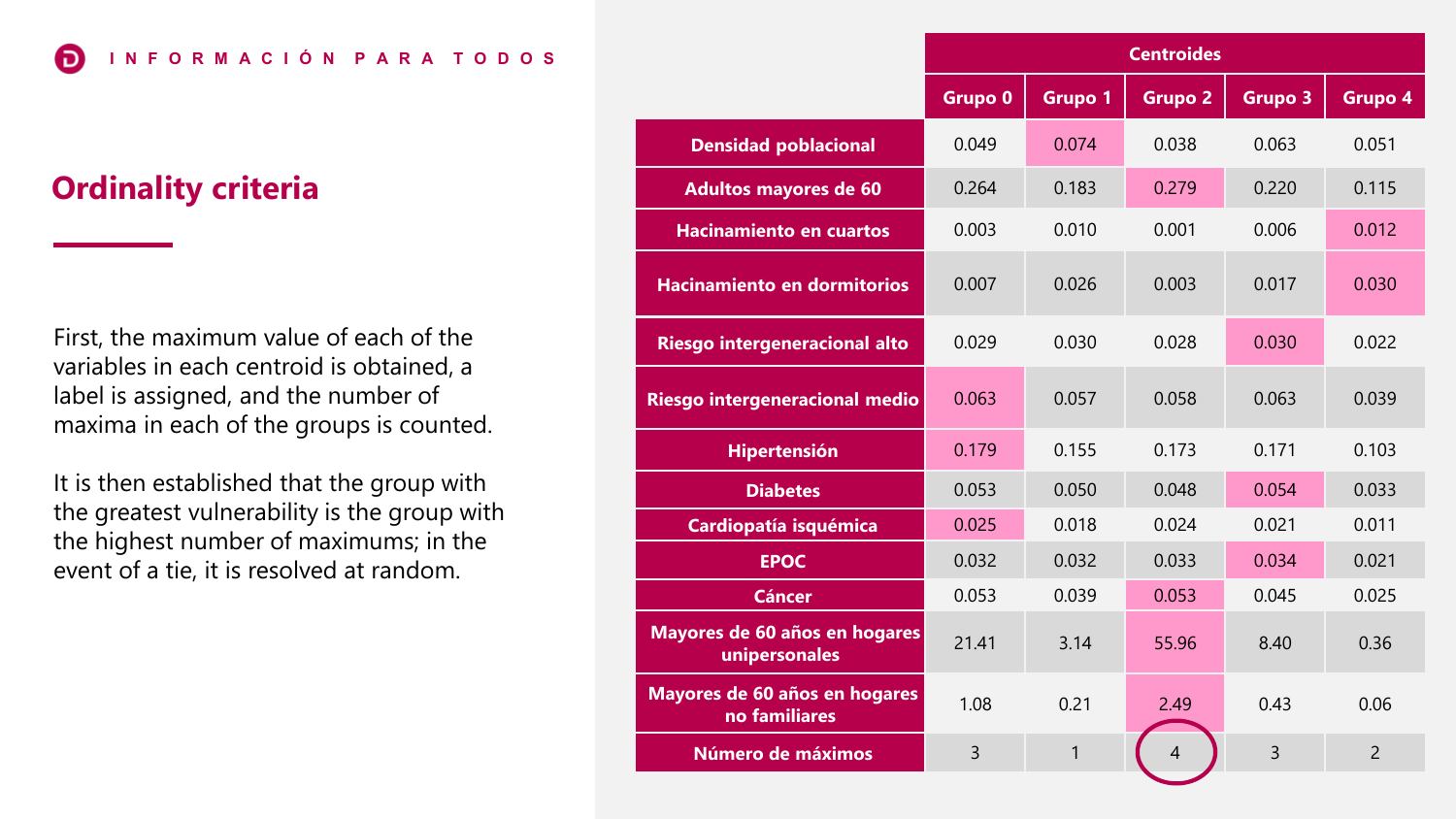### **Per block Vulnerability Geovisor**



Geospatial information platform, in which you can identify the vulnerability of the environment, neighborhood or block, to the phenomenon of contagion by COVID-19

*[http://visor01.dane.gov.co/](http://visor01.dane.gov.co/visor-vulnerabilidad)visor-vulnerabilidad /*

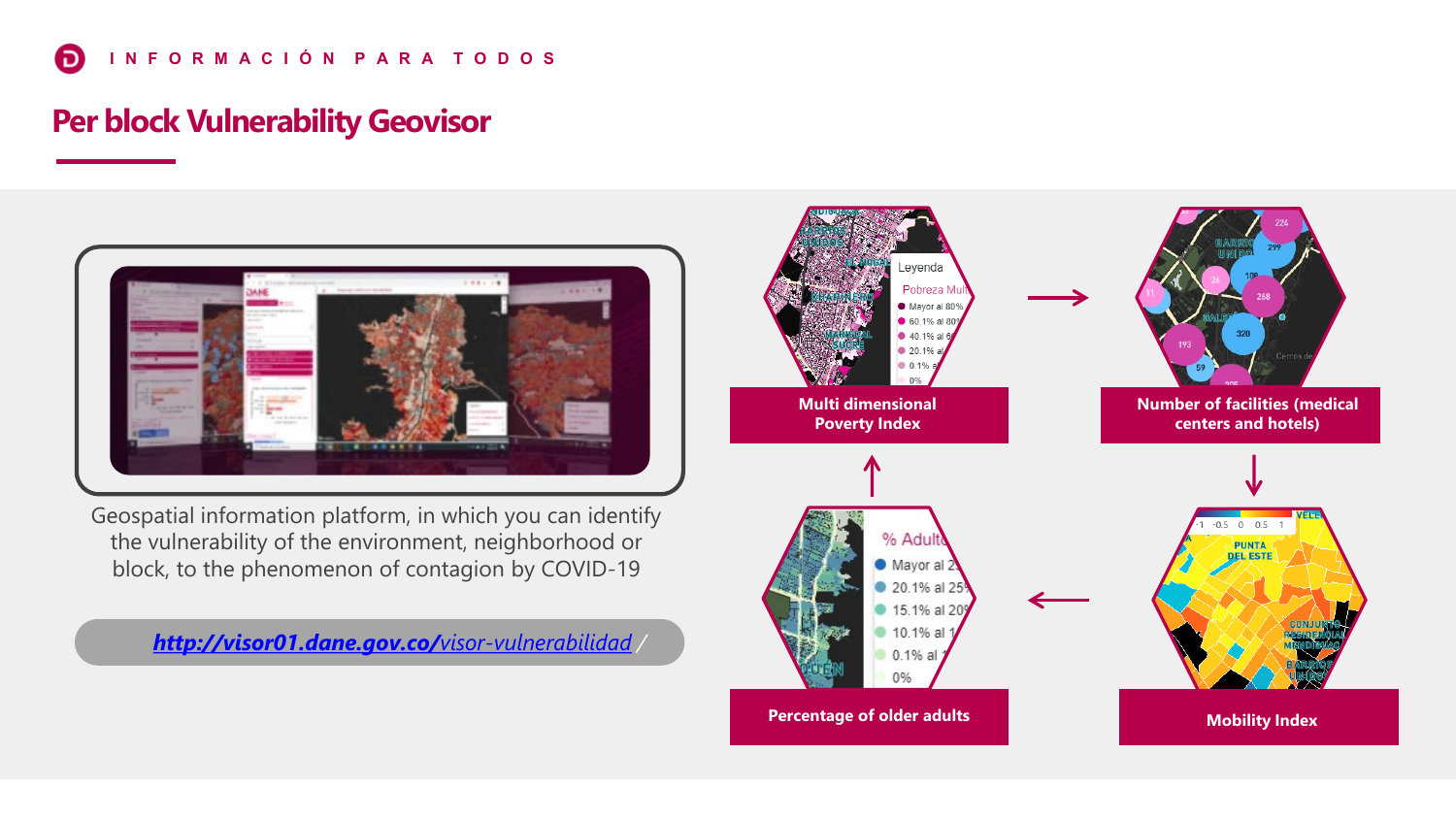### **Geovisualization of vulnerability**

- Groups by levels of vulnerability at the  $\odot$ block level.
- Diagrams and filters by territorial levels.  $\odot$
- $\odot$ Enable layers, transparencies, and 3D views.
- $\odot$ Video tutorial, methodological note and shapefile download.

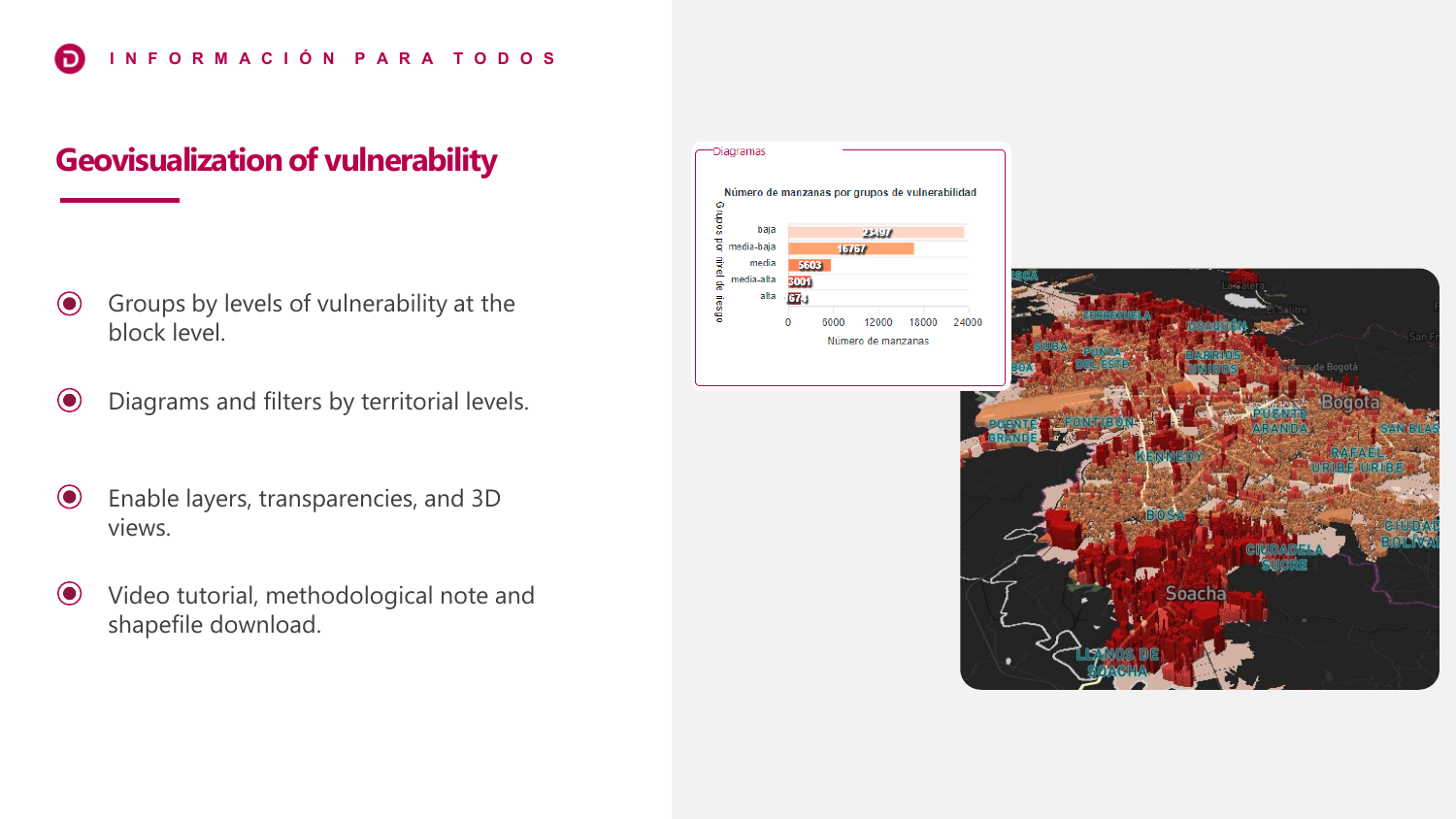### **Conclusions**

- $\odot$ All municipalities have groups with high and low vulnerability; however, this label does not necessarily represent greater risk.
- The variables that entered the model are demographic and comorbidities, most of which are  $\odot$ related to the elderly; the population that in general is the most vulnerable to the Covid 19 , and it is presumed that by having greater prevalence of these variables, the area is more vulnerable.
- Due to the evolution of the pandemic, it is recommended that other identified comorbidities  $\odot$ be included.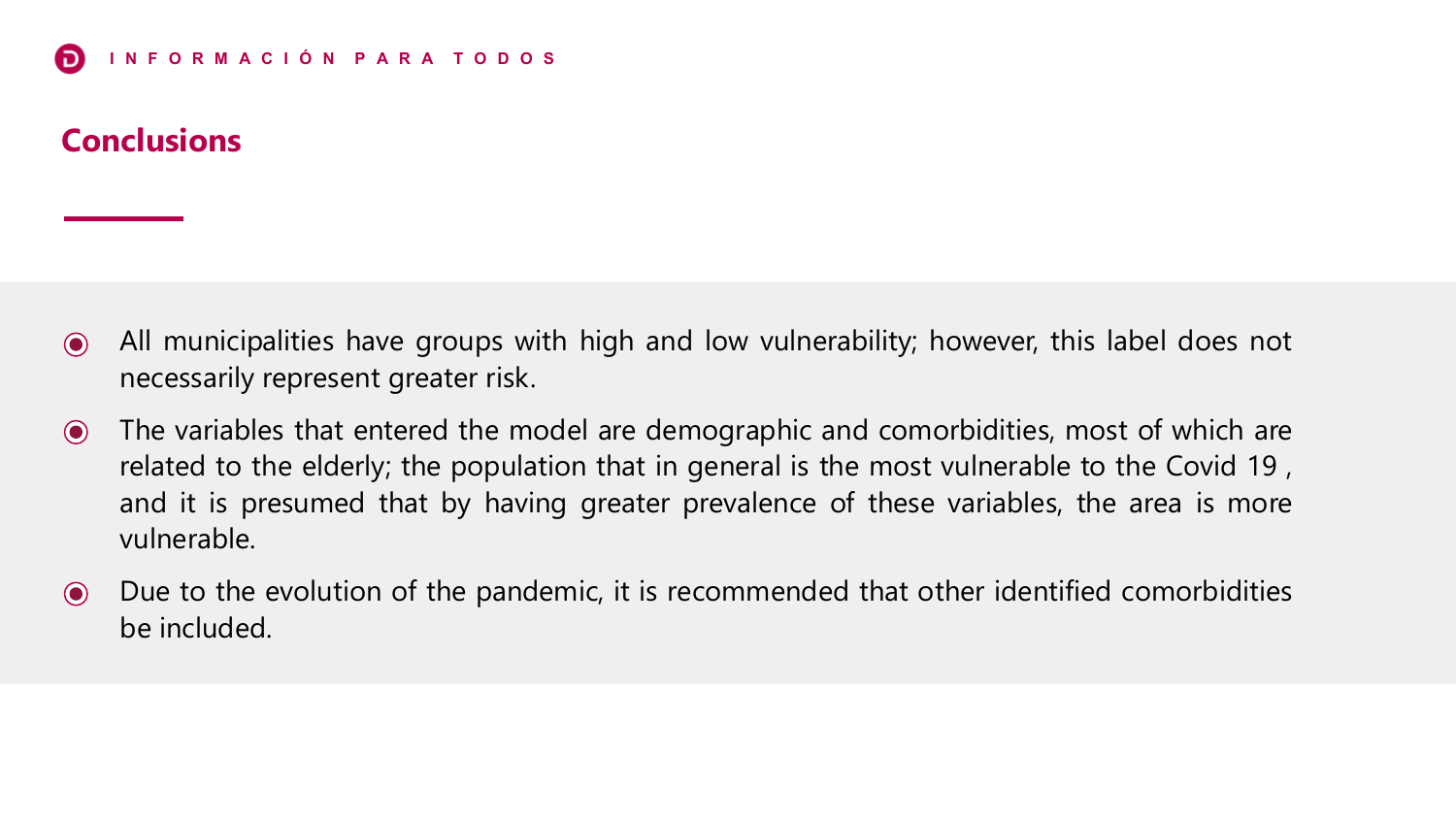## **Pivot Post-Covid: an evidence-based approach to tackle the uncertain**

- $\odot$ How can the Data Stewardship approach foster an appropriate transition from an emergency/urgency situation to the post-Covid scenarios?
- What are the main challenges regarding the strengthening of our work on experimental  $\odot$ statistics?
- $\bullet$ How did the data needs, under an ongoing data revolution, evolved during the Covid-19 pandemic? And how did NSO's adapt to remain fit for purpose.